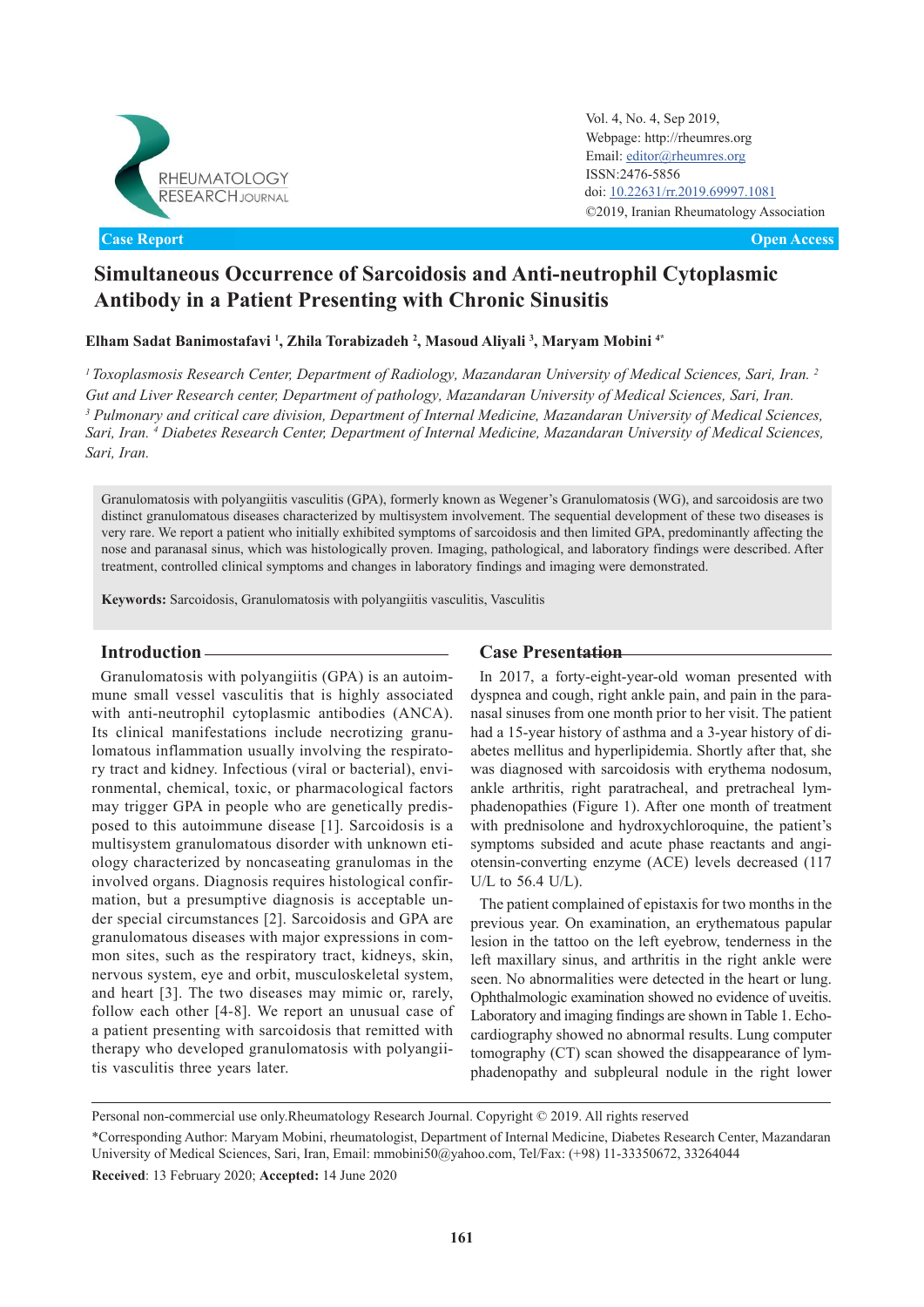#### Simultaneous Occurrence of Sarcoidosis and Anti-neutrophil Cytoplasmic ... Banimostafavi et al.

lobe (Figure 2). Because of the involvement of both upper and lower respiratory tracts and the disappearance of lymphadenopathy, it was decided to evaluate the patient for granulomatosis with polyangiitis vasculitis. It was noted that a high level of anti-proteinase 3 (anti PR3) and slight increase in ACE levels may be due to the patient's diabetes mellitus. Paranasal sinus CT scan showed polypoid tissue in the left maxillary sinus (Figure 3). A left maxillary sinus biopsy was performed in which noncaseating granulomas structures were observed in the epithelium with the subepithelial layer composed of aggregates of epithelioid macrophages surrounded by a collar lymphocyte (Figure 4). The patient was diagnosed with limited GPA because of the upper respiratory tract involvement without glomerulonephritis. Treatment with prednisolone and methotrexate was initiated. The patient's sinusitis symptoms were controlled and acute phase reactants and antiPR3 titers decreased (from 93 RU/ml to 30.8).



**Figure 1.** Computed tomography of the lung shows right paratracheal (20mm) and pretracheal (15 mm) lymphadenopathies (2015).

| Laboratory exam       | First time (2015)                                                        | Two years later (2017)                                      | The last (2020)                                  |
|-----------------------|--------------------------------------------------------------------------|-------------------------------------------------------------|--------------------------------------------------|
|                       |                                                                          | WBC: 7950/ul                                                | WBC: 6640/ul                                     |
| <b>CBC</b>            |                                                                          | Eosinophil: 4.2% Hgb: 13.6<br>g/dl                          | Eosinophil:2.6% Hgb: 12 g/dl                     |
|                       |                                                                          | Plt: 345000/ul                                              | Plt: 278000/ul                                   |
| Acute phase reactants | ESR: 54 mm/h CRP: 65 mg/l                                                | ESR: 23 mm/h CRP: 7.7 mg/l                                  | ESR: 20 mm/h CRP: 5.4 mg/l                       |
|                       | (< 5)                                                                    | (< 5)                                                       | (<5)                                             |
|                       | <b>AST: 42 IU/L</b>                                                      |                                                             |                                                  |
|                       | ALT: 70 U/L ALP:300 U/L<br>creatinine: 0.9 mg/dl                         | AST: 18 U/L                                                 | <b>AST: 18 U/L</b>                               |
|                       |                                                                          | ALT: 21 U/L ALP:226 IU/L<br>creatinine: $1.1 \text{ mg/dl}$ | ALT: 19 U/L ALP:142 IU/L<br>creatinine:1.01mg/dl |
| Biochemical tests     | TSH: 3.37 mic IU/ml                                                      |                                                             |                                                  |
|                       |                                                                          | Ca: $9.6$ mg/dl                                             | Ca: $9.2$ mg/dl                                  |
|                       | uric acid:4.1 mg/dl LDH:<br>322 U/L(ULN:480) CPK: 20<br>$U/L(ULN:170)$ . | Phosphorus: 3.8 mg/dl                                       | Phosphorus: 4.3 mg/dl                            |
|                       |                                                                          | ACE level:76.5 U/L (ULN: 65)                                |                                                  |
| Rheumatologic tests   | ACE level: 117 U/L (ULN:65)                                              | Anti MPO: 0.5 RU/ml                                         | ACE level:46.5 U/L (ULN: $65$ )                  |
|                       | RF: 19 Iu/ml (ULN:0-30)                                                  | (ULN:22) Anti PR3: 93 RU/                                   |                                                  |
|                       | Anti CCP: 1 u/ml (ULN>5)                                                 | ml (ULN:20) $*$                                             | Anti MPO: 2.7 RU/ml                              |
|                       | ANA: 0.4 Ratio (0-1)                                                     | RF: 5.8 Iu/ml (ULN: 14)                                     | (ULN:22) Anti PR3: 19.7 RU/                      |
|                       | Ds DNA: 9 U/ml (ULN: 100)                                                | Anti CCP: 7 u/ml (ULN>19)                                   | $ml$ (ULN:20)                                    |
|                       |                                                                          | ANA: 2.7 u/ml (ULN>12)                                      |                                                  |

**Table 1.** Laboratory test results of the patient

*Rheumatology Research., Vol. 4, No. 4, Sep. 2019*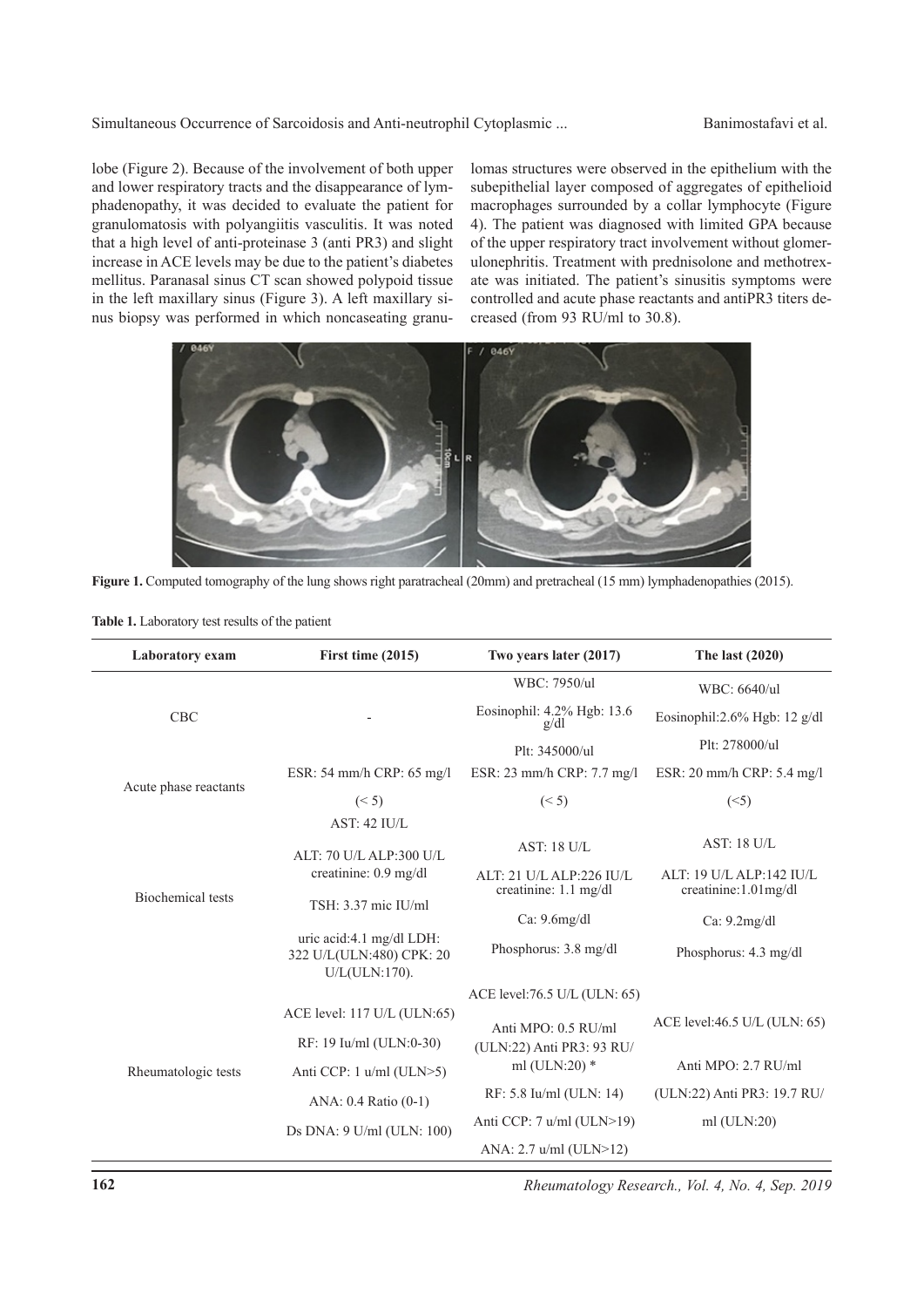Simultaneous Occurrence of Sarcoidosis and Anti-neutrophil Cytoplasmic ... Banimostafavi et al.

| Laboratory exam           | First time $(2015)$       | Two years later (2017)                  | The last $(2020)$                  |
|---------------------------|---------------------------|-----------------------------------------|------------------------------------|
| Urine analysis            | WBC: 2-3                  | WBC: 5-6                                | WBC: 4-5                           |
|                           | $RBC: 0-1$                | RBC: 1-2                                | $RBC: 2-3$                         |
|                           | Protein: Neg              | Protein: Neg                            | Protein: trace<br>No cast          |
| Urine biochemistry (24 h) |                           | Volume: 750 cc                          | Volume: 1600 cc                    |
|                           |                           | Cr: $1022 \text{ mg}/24 \text{ h}$      | $Cr: 1211 \text{ mg}/24 \text{ h}$ |
|                           |                           | Calcium: 228 mg/24 h                    | Calcium: 257 mg/24 h               |
|                           |                           | Protein: $57 \text{ mg}/24 \text{ h}$ . | Protein: 75.6 mg/24 h.             |
| Infectious markers        | Wright, 2 ME and coombs   | Hbs Ag: neg Anti HCV: neg               |                                    |
|                           | wright were all negative. |                                         |                                    |

\*Anti PR3 was checked 3 times in different laboratories and was found to be elevated as 3-4 times higher than ULN.



Figure 2. Left: Lung CT scan shows disappearance of lymphadenopathy (2017). Right: subpleural nodule in right lower lobe (2018).



**Figure 3.** Left: Paranasal sinus CT scan shows polypoid tissue in left maxillary sinus (2017). Right: Size decrease in polypoid tissue in left maxillary sinus (2020).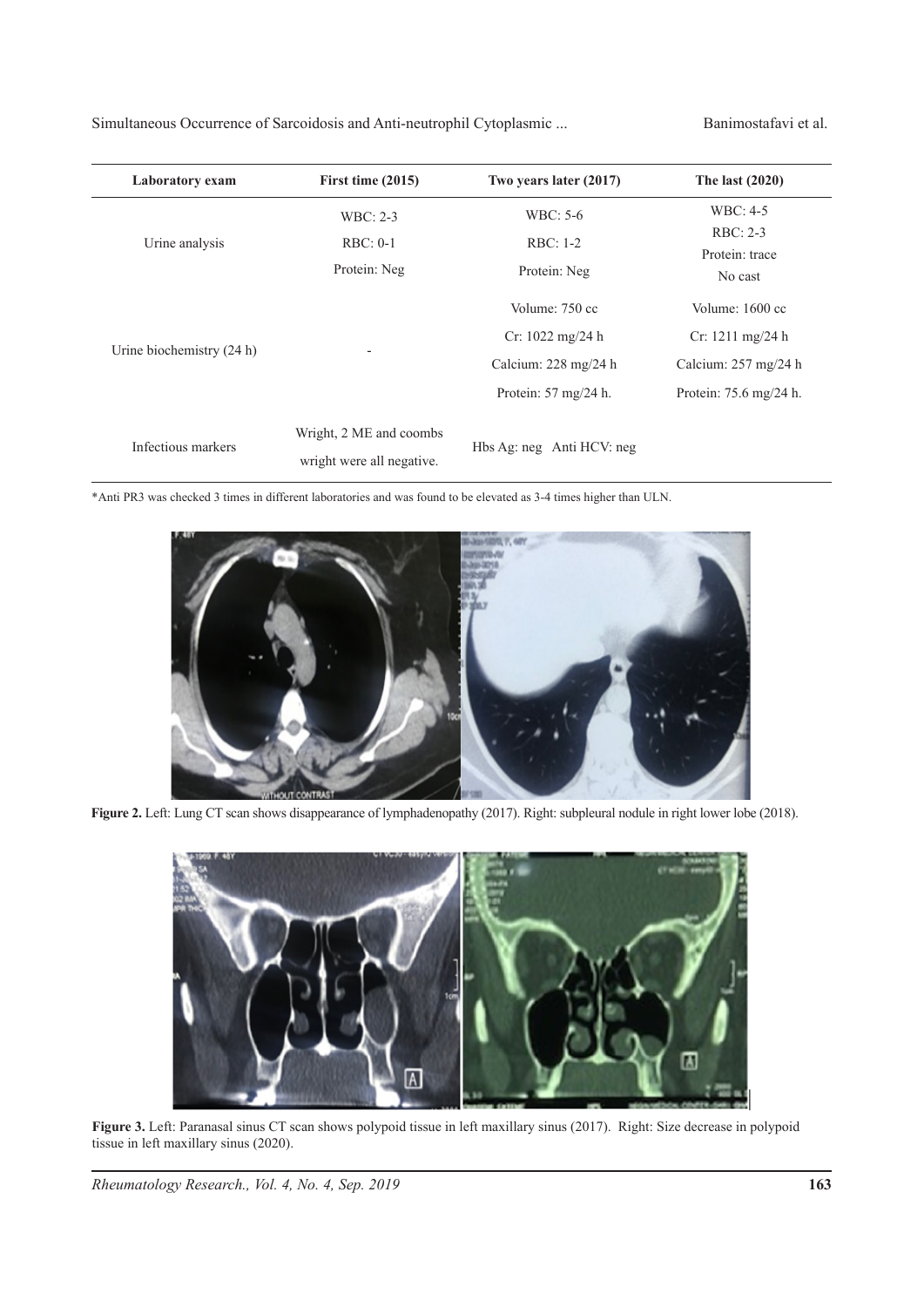Simultaneous Occurrence of Sarcoidosis and Anti-neutrophil Cytoplasmic ... Banimostafavi et al.



**Figure 4.** Respiratory epithelium with subepithelial noncaseating granulomas structures composed of aggregates of epithelioid macrophages which are surrounded by a collar lymphocyte.

# **Discussion**

Granulomatosis with polyangiitis and sarcoidosis are granulomatous disorders with different clinical courses. In sarcoidosis, mainly T-cell mediated mechanisms are believed to be involved, whereas in GPA the presence of ANCA points toward humeral mechanisms, although T-cells may also be involved. Sarcoidosis tends to follow a more benign course in comparison with the more lethal and dramatic course of GPA [3].

Sarcoidosis may mimic or follow granulomatosis with polyangiitis vasculitis [4-8]. Nazemi et al. reported a 41-year-old man presenting with violaceous plaques, dyspnea, recurrent sinusitis, nasal bleeding, and asthma. Paraclinical data included hypercalciuria, high levels of ACE, and negative ANCA. This patient had sarcoidosis that mimicked GPA [5]. Petri et al. described a 24-year-old woman with a history of sarcoidosis with pulmonary and hepatic involvement followed by foot drop, uveitis, eosinophilia, leg ulcers, and sinus opacification. Biopsy of the leg ulcer and lung revealed numerous epithelioid noncaseating granulomas and granulomatous vasculitis. Her clinical presentation raised the possibility of GPA granulomatosis, but sarcoidosis was diagnosed because of many discrete granulomas and the lack of necrosis in her biopsies [8]. A 31-year-old woman with a two-year history of increasing nasal obstruction, crusting, and an erythematous facial rash was reported by Kuttikat et al. In this patient, ACE levels were normal, but positive PR3-ANCA was seen. The nasal mucosal biopsy showed granulomatous inflammation with vasculitis and tissue necrosis, highly suggestive of GPA. A skin biopsy also revealed histological features of sarcoidosis. The patient was diagnosed with nasal GPA and skin sarcoidosis [7].

The current case presented with epistaxis and sinusitis, high titer of antiPR3 and noncaseating granuloma structures in the epithelium with subepithelial in maxillary sinus biopsy. The patient's current manifestations do not appear to be associated with sarcoidosis. The disappearance of lymphadenopathy around the trachea, absence of hypercalcemia or hypercalciuria, and normal serum ACE levels were not consistent with the recurrence of sarcoidosis. The patient met two of the criteria for a diagnosis of GPA set out by the American College of Rheumatology (ACR)and a positive antiPR3 value which, although not a criterion, has a potential value in diagnosing GPA [9]. About 90% of patients with active generalized GPA are ANCA positive compared to limited forms of the disease (a subset in which upper respiratory tract disease predominates without renal involvement) with 60% ANCA positivity. Sensitivity of PR3 ANCA for GPA is found to be linked to the disease activity at the time of sampling [10-12]. Nasal biopsy is rarely performed in diagnostic evaluation of AAV, but it may be useful in identifying other causes of upper respiratory tract such as infection or malignancy. Upper airway biopsy may be associated with vasculitis, and the absence of vasculitis cannot rule out granulomatosis with polyangiitis vasculitis. Granulomatous inflammation is diagnostic for GPA [13].

We report an unusual case of a patient presenting with sarcoidosis that remitted with therapy who developed GPA three years later. Early diagnosis and appropriate treatment can control the disease and prevent tissue damage.

### **Conclusion**

Sarcoidosis and granulomatosis with polyangiitis are two different systemic diseases with some similarities. The two diseases may mimic each other, or they may rarely coincide or follow one another.

## **Acknowledgments**

The authors are grateful to the staff at Vali-Asr Hospital and all the patients who assisted with this study.

# **Conflict of Interest**

The authors declare no conflicts of interest